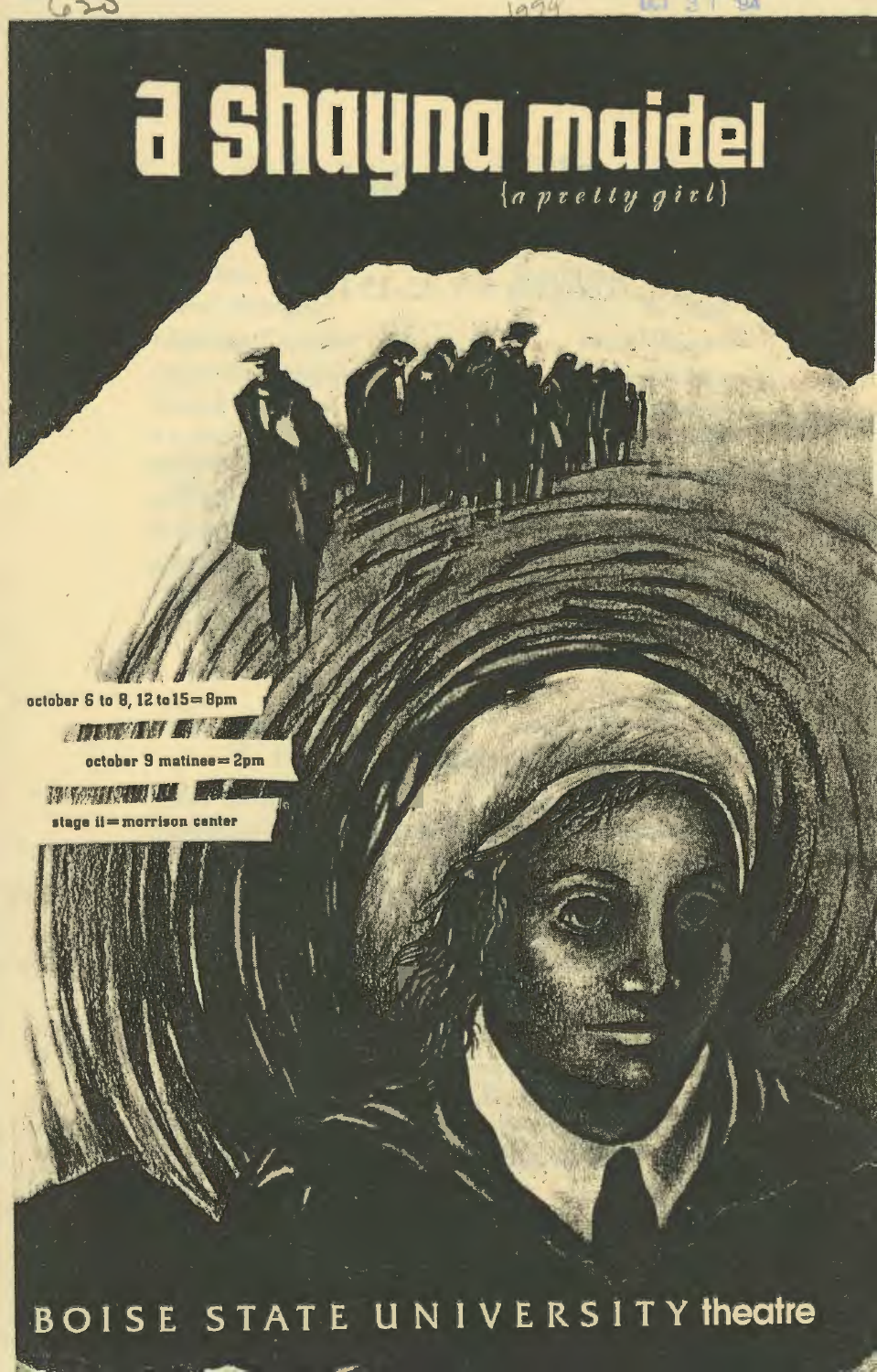### A Shayna Maidel by Barbara Lebow\* October 6-9, 12-15 1994

## *Cast*

| Mordechai  Michael Roberts |  |
|----------------------------|--|
|                            |  |
|                            |  |
|                            |  |
|                            |  |

#### *Prologue: 1876, a small Polish village. Act One Place:*

*Rose Weiss's apartment, New York City, West Side Time: March, 1946* 

#### *Intermission*

#### *Act Two The same, later.*

\*PRESENTED BY SPECIAL ARRANGEMENT WITH DRAMATISTS PLAY SERVICE, INC.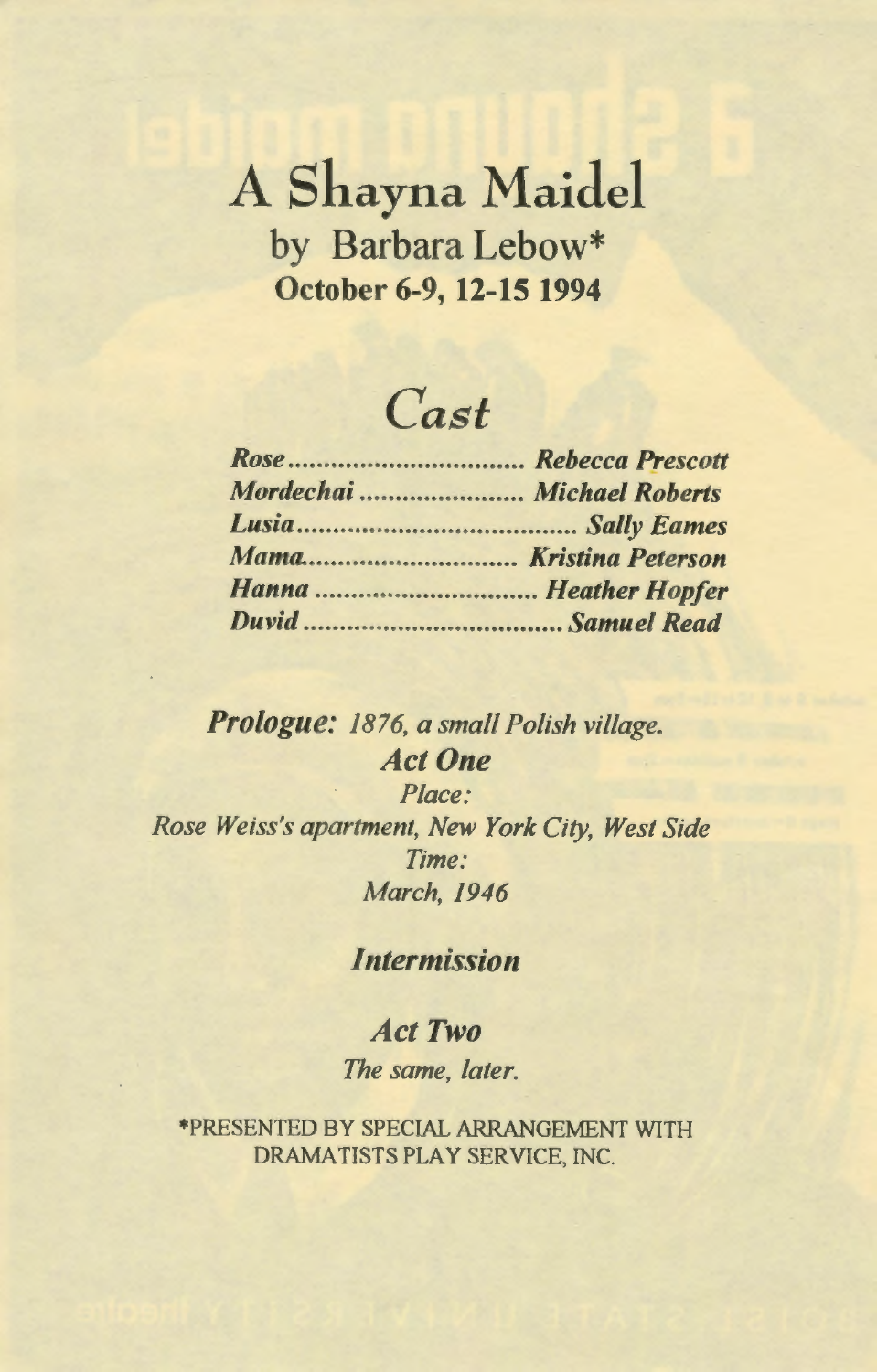## Production Staff

**Director** Scenic Designer Lighting Designer Costume Designer Sound Designer Technical Director Prop Master Dramaturg Vocal/ Dialect Coach Assistant Director Graphic Designers

David Lee-Painter Stephen R. Buss Fred Hansen Ann Hoste Joe Jacoby Michael Baltzell Kelly Melton Paul Rodgers Ann Klautsch Joe Jacoby Teri Micco Cheryl K. Shurtleff

# Production Crew

Stage Manager: Allen Konigsberg Assistant Stage Manager: Lynn Prettyman Lightboard Operator: Jake Huntsman Soundboard Operator: StephanieWashburn Costume Construction: Ann Hoste, Matt Haynes Sharla McAndrew Dressers: Bonnie Peacher,Juliet Jenkins Scenic Construction: TA 117 class, Kristy Martin, Steve Needles Running Crew: House Manager: Publicity: Assistant Publicity: Teresa Flowers,Greg Justice Barbara Jean Griffith Charles Lauterbach James B. Fisk